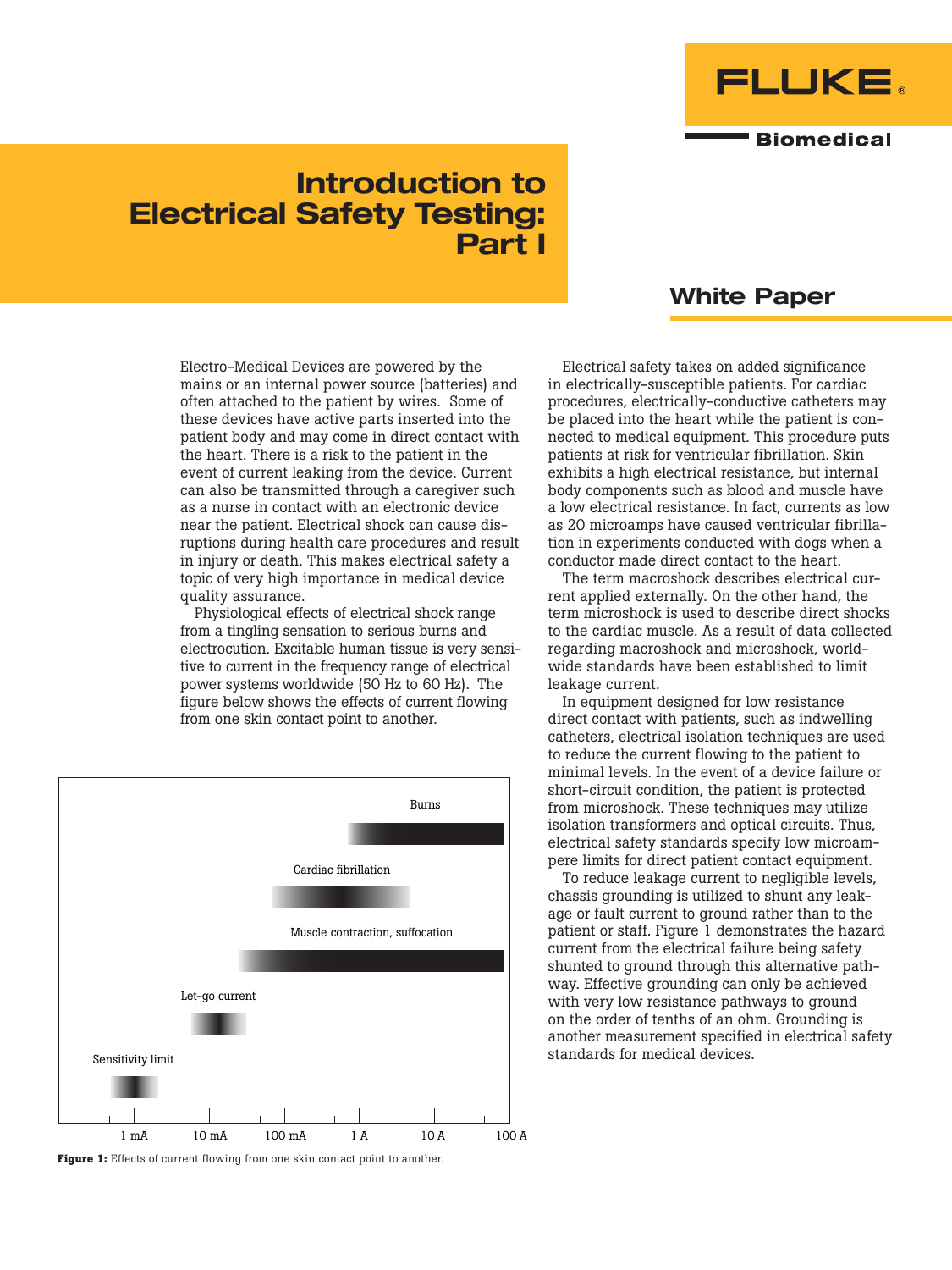



**Figure 2:** Hazard current from electrical failure being safety shunted to ground through an alternative pathway.

### **Basic electrical safety tests include:**

- Visual inspection of cables, plugs and connectors
- Measurement of ground wire resistance
- Measurement of chassis and patient lead/ contact isolation

#### **Electrical safety standards**

To help verify the functionality and safety of medical devices, electrical safety standards have been established in the United States, European countries, and other parts of the world. The standards differ in criteria, measurements, and protocol. The International Organization for Standardization (ISO) and the International Electro-technical Commission (IEC) organizations based in Europe provide standards worldwide in partnership with the World Trade Organization. These include

standards for electro-medical equipment. There are general and specific standards for medical device electrical safety.

#### **IEC60601 AAMI/NFPA 99**

The primary standard for medical devices is IEC 60601. General requirements for protection against electric shock hazards are covered in IEC 60601.1, Section 3.

In this standard, each instrument has a class:

- Class I–Live part covered by basic insulation and protective earth
- Class II—Live part covered by double or reinforced insulation
- Class IP—Internal power supply

Each patient applied part or patient lead has a type:

- Type B—Patient applied part earthed
- Type BF-Patient applied part floating (surface conductor)
- Type CF—Patient applied part floating for use in direct contact with the heart

Leakage measurement limits have been developed for equipment types and measurements. They include:

- NC—normal conditions
- SFC—single fault conditions

The terminology used in IEC 60601.1 3rd Edition includes:

- Protective earth resistance
- Earth leakage current
- Touch current (formerly enclosure leakage current)
- Patient leakage current
- Patient auxiliary current
- Mains on applied part (MAP)

| <b>Leakage</b><br>current $(\mu A)$ |                | <b>Earth</b><br>leakage<br>current mA | <b>Touch</b><br>current<br>(µA) | <b>Patient</b><br>leakage<br>current AC<br>$(\mu A)$ | <b>Patient</b><br>leakage<br><b>Current DC</b><br>$(\mu A)$ | <b>Patient</b><br>leakage<br>current<br>mains on<br>applied<br>$(\mu A)$ | <b>Patient</b><br>auxiliary<br>current<br>$(\mu A)$ | <b>Patient</b><br>auxiliary<br>current<br>$(\mu A)$ | <b>Patient</b><br>auxiliary<br><b>current</b><br>$(\mu A)$ |
|-------------------------------------|----------------|---------------------------------------|---------------------------------|------------------------------------------------------|-------------------------------------------------------------|--------------------------------------------------------------------------|-----------------------------------------------------|-----------------------------------------------------|------------------------------------------------------------|
| Type B                              | N <sub>C</sub> | 5                                     | 100                             | 100                                                  | 10                                                          |                                                                          | 100                                                 | 10                                                  | 100                                                        |
|                                     | <b>SFC</b>     | 10                                    | 500                             | 500                                                  | 50                                                          |                                                                          | 500                                                 | 50                                                  | 500                                                        |
| Type BF                             | N <sub>C</sub> | 5                                     | 100                             | 100                                                  | 10                                                          |                                                                          | 100                                                 | 10                                                  | 100                                                        |
|                                     | <b>SFC</b>     | 10                                    | 500                             | 500                                                  | 50                                                          | 5000                                                                     | 500                                                 | 50                                                  | 500                                                        |
| Type CF                             | NC             | 5                                     | 100                             | 10                                                   | 10                                                          |                                                                          | 10                                                  | 10                                                  | 10                                                         |
|                                     | <b>SFC</b>     | 10                                    | 500                             | 50                                                   | 50                                                          | 50                                                                       | 50                                                  | 50                                                  | 50                                                         |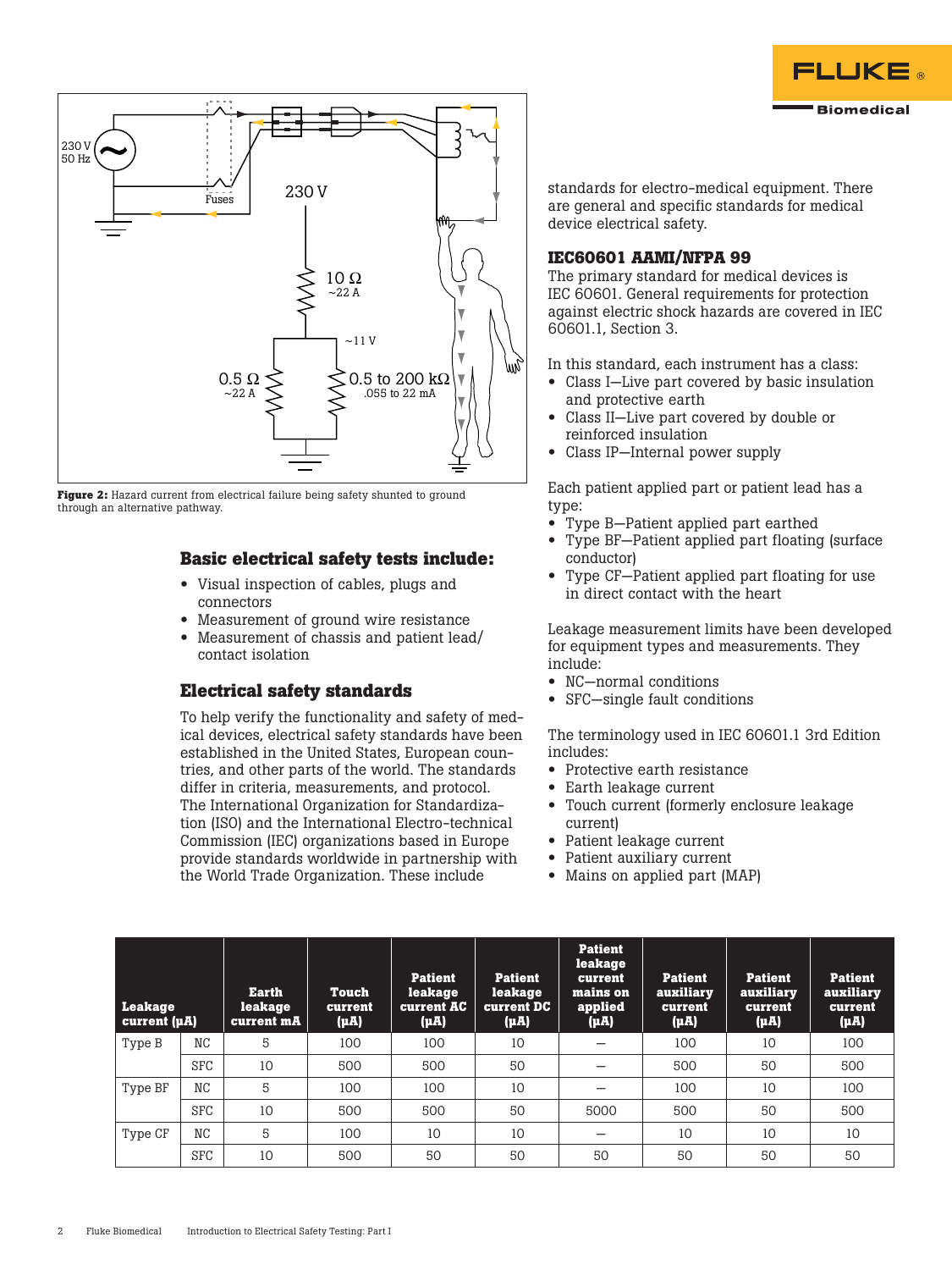



Figure 3. Impedance of a patient test load.

The figure above represents the impendence of a patient test load. Leakage current measuring devices use this impedance circuit for measurements.

#### Additional important points regarding IEC 60601.1 include:

- The use of up to 25 amperes ac for protective earth testing (this is a type-test and generally suitable for manufacturers)
- Leakage current is measured at 100 percent of mains voltage
- Performance of dielectric strength/insulation testing is measured at 110 percent of mains voltage.

A new IEC standard, IEC 62353, is used for medical device testing in hospitals. IEC 62353 was developed because IEC 60601.1 is a type-testing standard with no risk management criteria and is impractical for testing in the hospital environment.

IEC 62353 tests are performed on equipment prior to use on patients, during schedule periodic testing, and after repair. Thus, this standard is for field (hospital) testing and does not address equipment design. In Annex E of the document, the manufacturer is requested to provide information on testing interval and procedure based on risk, typical usage, and device history. The minimum testing requirement for life support and other critical equipment is every 24 months.

In the United States, there are several primary and secondary organizations setting standards: 1. **National Fire Protection Association** 

- **(NFPA):** NFPA 99 Standard for Health Care Facilities is the primary standard addressing electrical safety testing required in health care institutions. Other publications include NFPA 70, National Electrical Code, and NFPA 70E, Electrical Safety in the Workplace.
- 2. **Association for the Advancement of Medical Instrumentation (AAMI):** ANSI/AAMI ES1 Safe Current Limits for Electro-medical Apparatus is another commonly-accepted standard.
- 3. **Underwriters Laboratories (UL):** UL544, Medical Equipment requirements is a standard for manufacturers, not hospitals. These standards may be referenced by accreditation, code or regulatory organizations such as the Joint Commission, Occupational Health and Safety Administration or other organizations monitoring health care institutions in the United States.
- 4. **Canadian Standards Association (CSA):** CAN/CSA C22.2 NO. 60601-1-08 Medical Electrical Equipment Part 1: General Requirements for Basic Safety and Essential Performance (Adopted IEC 60601-1:2005, third edition, 2005-12)

Global harmonization of standards has led to the development of worldwide standards. Equipment in the regions listed below must be certified to the IEC60601-1 standard or the device cannot be sold in that country.

- USA uses UL2601-1 or ANSI/AAMI ES601
- Europe uses EN60601-1
- Canada uses CAN/CSA-C22.2 No. 601.1-M90

| <b>IEC60601</b>                             | <b>AAMI/NFPA 99</b>              |  |  |
|---------------------------------------------|----------------------------------|--|--|
| Protective Earth Resistance                 | Ground Wire Resistance           |  |  |
| Earth Leakage Current                       | Ground Wire Leakage Current      |  |  |
| Touch or Enclosure Leakage Current          | Chassis Leakage Current          |  |  |
| Patient Leakage Current                     | Lead to Ground Leakage Current   |  |  |
| Patient Auxiliary Leakage Current           | Lead to Lead Leakage Current     |  |  |
| Mains on Applied Part (MAP) Leakage Current | <b>Isolation Leakage Current</b> |  |  |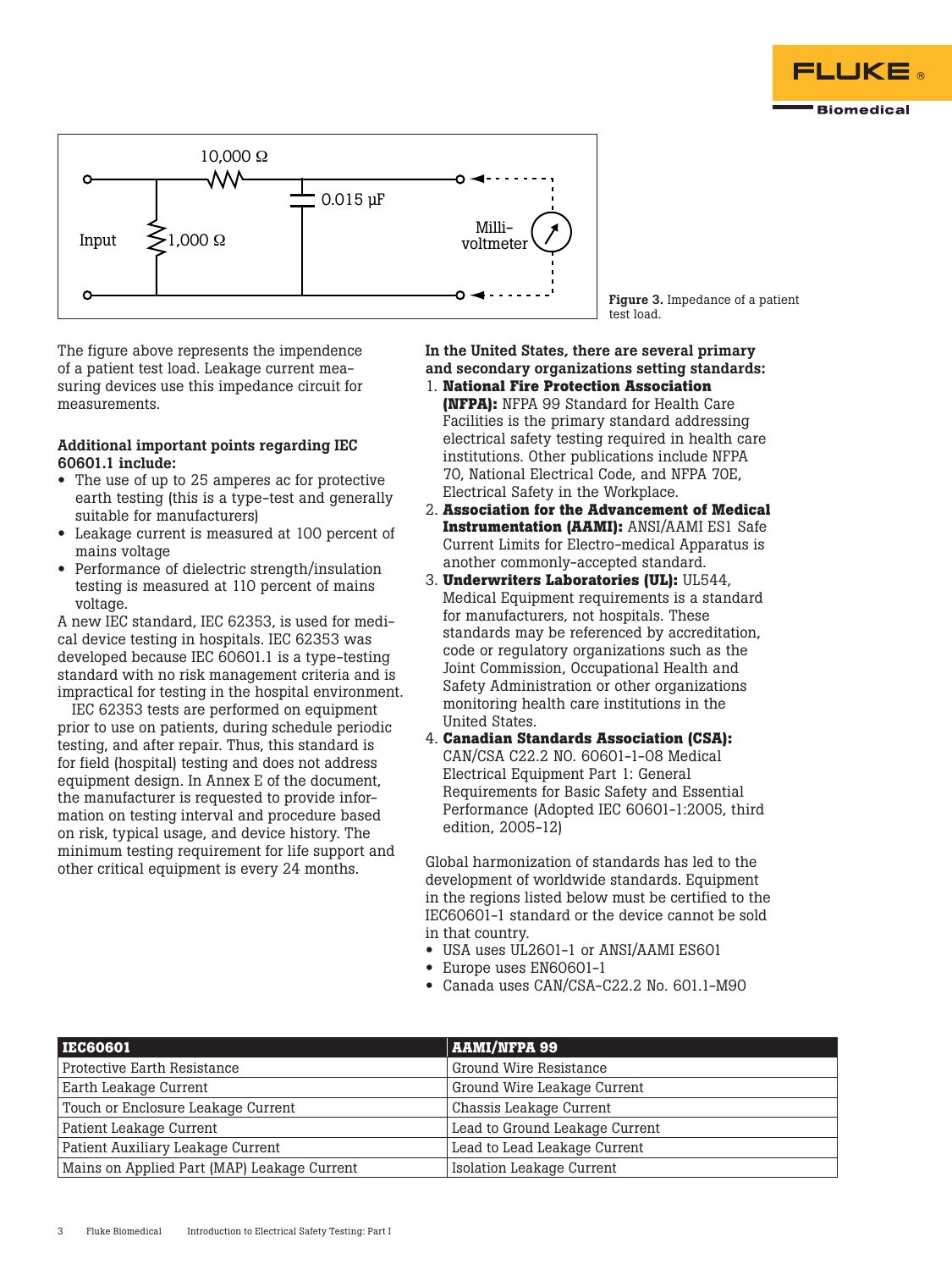



**Figure 4:** Testing requirements and sequence according to IEC 62353 Annex C.

# **Electrical safety testing**

Testing requirements and sequence according to IEC 62353 Annex C are shown below. Only measurement equipment that meets IEC 61010-1 should be used. The sequence outlined in the figure below should be followed. For example, protective earth resistance should be measured prior to leakage current measurements.

General connections to an electrical safety analyzer (ESA) are shown in Figure 5-5. Consult the operational manual for specifics for your electrical safety analyzer. Documentation requirements for IEC 62353 include:

- Identification of the testing group (hospital department, independent service organization, manufacturer)
- Names of the person(s), who performed the testing and evaluation(s)
- Identification of the equipment/system (e.g. type, serial number, inventory number) and the accessories tested
- Tests and measurements
- Date, type, and outcome/results of:
	- Visual inspections
	- Measurements (measured values, measuring method, measuring equipment) – Functional testing
- Concluding evaluation
- Date and signature of the individual who
- performed the evaluation

Computerized record-keeping systems are greatly preferred for data storage, search, review, and analysis. Note the device fields must be standardized.



**Figure 5**. General connections to an electrical safety analyzer.

## **Basic electrical safety testing with the ESA609**

The ESA609 integrates all functions needed to test medical devices when patient lead testing is not required, including:

- Line (mains) voltage
- Ground Wire (or protective earth) resistance
- Equipment current
- Ground wire (earth) leakage
- Chassis (enclosure) leakage
- Direct equipment leakage
- Point to point leakage and resistance

Versatile to global electrical safety standards of choice, the ESA609 tests to ANSI/AAMI ES1, NFPA-99, and parts of IEC62353 and IEC60601-1. To learn more about the ESA609 Electrical Safety Analyzer or any other Fluke Biomedical analyzer, click here or visit **[www.flukebiomedical.com/ESA609](http://www.flukebiomedical.com/ESA609)**.